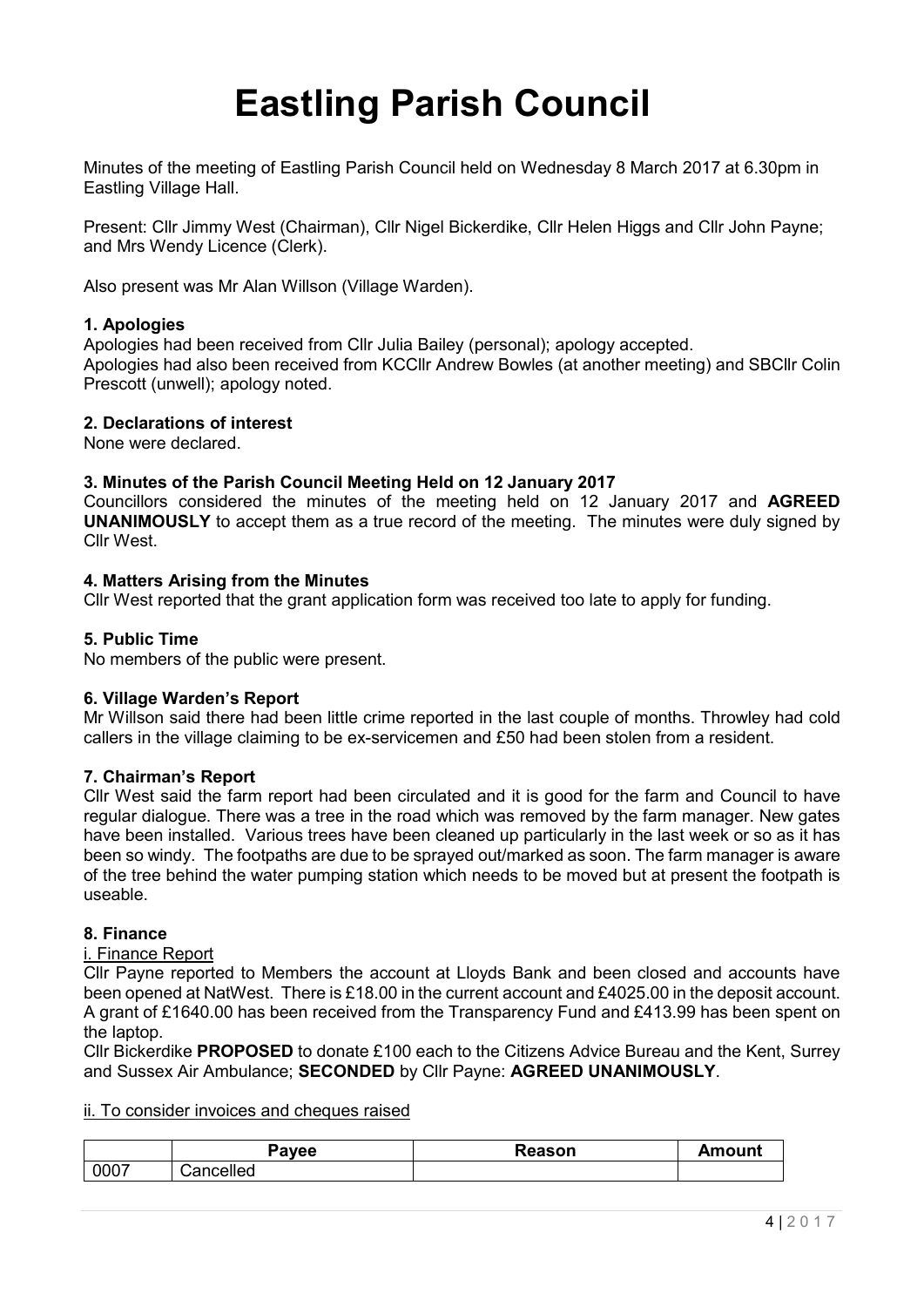| 0008        | <b>Newington Parish Council</b> | <b>Local Council Administration</b><br>$(1/5 \text{ share})$ | £15.32  |
|-------------|---------------------------------|--------------------------------------------------------------|---------|
| 0009        | Mr D Ainsworth                  | Village website- Oct 2016-<br>March 2017                     | £150.00 |
| 0010        | <b>Citizens Advice Bureau</b>   | Donation                                                     | £100.00 |
| 0011        | <b>KSS Air Ambulance</b>        | Donation                                                     | £100.00 |
| <b>BACS</b> | Mr A Willson                    | Village Warden                                               | £65.00  |

Councillors considered the cheques and payments raised and **AGREED UNANIMOUSLY** to the signing of the cheques.

The Clerk will submit her timesheet and expenses by the end of the month and **IT WAS AGREED**  that Cllr Payne and Cllr Bickerdike have delegated authority to make the payment.

### **9. Planning Matters**

#### i. Pett Dane

Cllr West said the building is in disrepair and the windows are broken and painted over. A few years ago, the owners had wanted to demolish the building and build an eco house, the first application was rejected by a modified application was passed. The building is listed and Listed Building Consent would be needed to demolish the building.

Cllr Payne said the owners had been approached to sell the property but they have now decided to refurbish the building.

Cllr West said the Clerk had been contacted by a member of the Faversham Society for the Parish Council to contact Swale Borough Council to take action about the state of the building. The Clerk has forwarded photographs of the building to the Conservation Officer.

ii. Any other planning matter received by 8 March 2017

No other matters were received.

#### **10. Website**

Cllr West informed Councillors that both websites are progressing well although neither sites show on the first page of a google search yet. The village website included photos and local history on it. The webmaster was unable to attend the meeting.

*ACTION: Clerk to invite the webmaster to the next meeting.*

#### **11. Policies and Procedures**

Councillors considered the Swale Code of Conduct and **AGREED UNANIMOUSLY** to adopt the Code.

Councillors also received the Complaints Procedure and Code of Practice, and the Freedom of Information Act Procedure and publication scheme and **AGREED UNANIMOUSLY** to adopt the policies.

Cllr Bickerdike asked how long papers should be kept for. *ACTION: Clerk to circulate details of document retention.*

#### **12. Correspondence**

- 1. 27.01.17 KCC Freight Action Plan consultation.
- 2. 27.01.17 Rural Kent Coffee and Information Project
- 3. 30.01.17 Rural Policing update
- 4. 16.02.17 Kent Police- PCSO contact details
- 5. 20.02.17 Swale Joint Transportation Board agenda
- 6. 20.02.17 Cllr Bowles's newsletter
- 7. 20.02.17 SBC report of the Remuneration Panel for Parish Councils
- 8. 23.02.17 KALC Parish News
- 9. 28.02.17 Selling Parish Council request to set up a reciprocal arrangement for grievance procedures.

Councillors discussed whether to have a reciprocal arrangement for dealing with grievance procedures and **AGREED UNANIMOUSLY** not to participate.